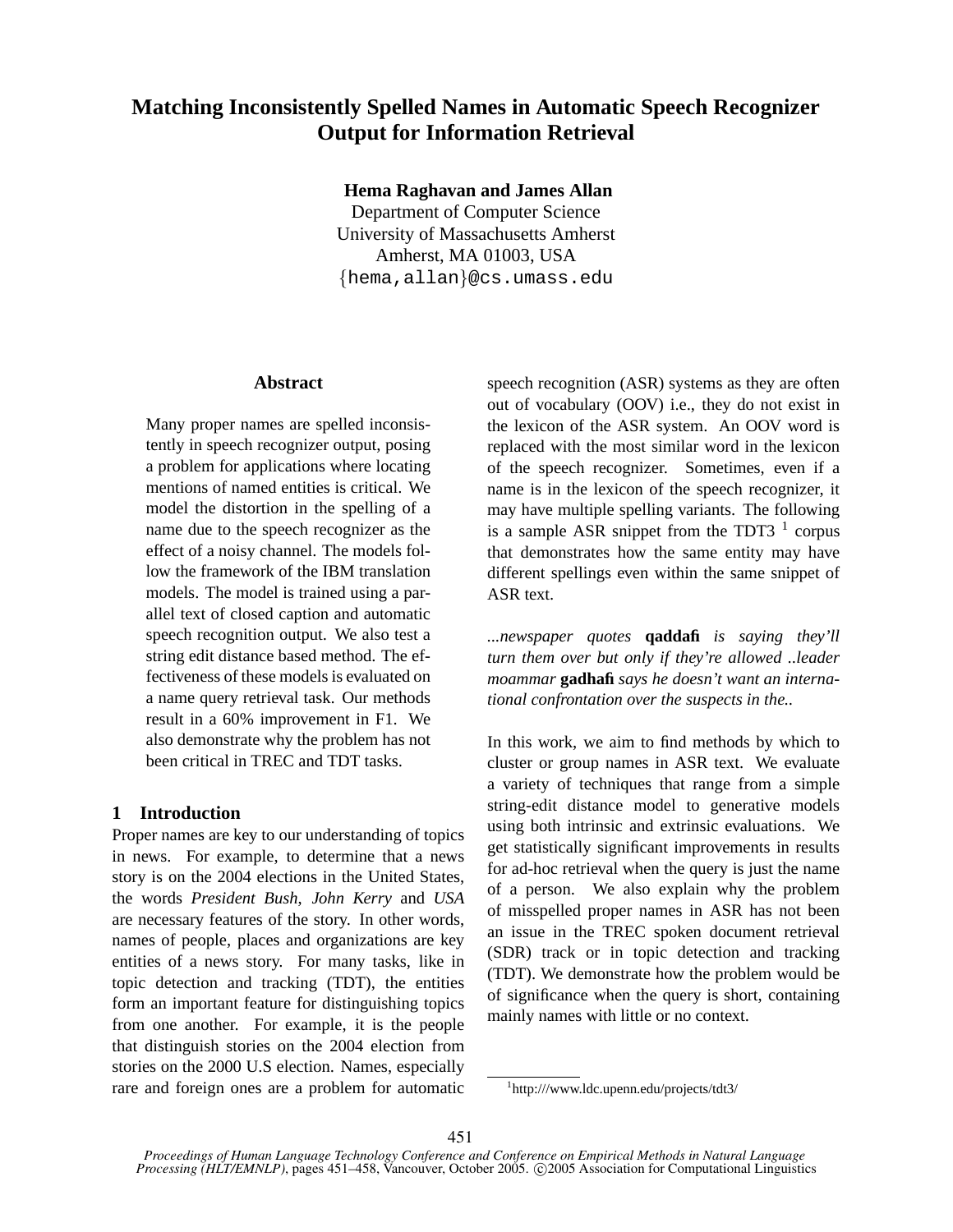# **2 Related Work**

That names can be spelled differently is a problem that has been addressed by the database community in great detail. They found that the problem was rising in significance with the increasing interest in reconciling different databases. Differences in names due to spelling errors, spelling variants and transliteration errors have been dealt with by different kinds of approximate string matching techniques like Soundex, Phonix, and String Edit distance (James C. French, 1997; Zobel and Dart, 1996). The nature of the problem is identical when the domain consists of databases of documents but in order to apply techniques that were developed for names by the database community one would have to first detect names in the corpus, and then normalize them to some canonical form. This is the approach taken by Raghavan and Allan (Raghavan and Allan, 2004) who showed that normalizing names using Soundex codes resulted in a 10% improvement on the TDT3 Story Link Detection Task. They tested their method on newswire stories only. Their difficulty in applying Soundex to the ASR documents was that detecting names in ASR is too error prone for their methods to be useful (Miller et al., 2000).

Spoken document retrieval was a track at the TREC-6,7 and 8 (Voorhees and Harman, 1997; Voorhees and Harman, 1998; Voorhees and Harman, 1999) conferences. At the TREC-8 SDR track the conclusion was that ASR is not really an issue for ad hoc retrieval. However, the queries in those tracks were not centered on any entity. The TREC-8 proceedings also acknowledge that mean average precision dropped as named entity word error rate (NE-WER) increased. A typical speech recognizer has a lexicon of about 60K and for this size of a lexicon, about 10% of the person names are out of vocabulary (OOV).

The problem of alternate spellings of names has also been explored by the cross lingual information retrieval community (Virga and Khudanpur, 2003; AbdulJaleel and Larkey, 2003). The problem with names in machine translated text is quite similar to the problem with names in ASR text, except that the errors caused by a speech recognizer are often phonetic confusions, which is not necessarily the case for machine translation errors. Spelling errors of names in machine translated text are typically consistent. A given word in the source language always translates to the same word in the target language for a given machine translation system. As seen earlier, ASR systems do not exhibit such consistency.

Another problem that resembles the one we are addressing in this paper is that of spelling correction. Spelling correction has been tackled in several different ways (Durham et al., 1983), in some cases with the use of contextual cues (Golding and Roth, 1999) and in some cases it has been modeled as a "noisy channel problem" (Kernighan et al., 1990). The latter approach is similar to ours because we also approach the problem of spelling variations due to speech recognizer errors as analogous to the errors caused by a noisy channel. However, spelling correction methods must rectify human errors (typographic errors and common confusions) whereas speech recognizer errors are different.

Additionally, the argument that *Jon Smith* and *John Smythe* may genuinely be different people and should not be considered to be the same entity is more of a cross-document co-reference problem. The problem we are attempting to solve in this paper is one of grouping names that "sound like" each other together, without considering the problem of cross document co-reference. For example, the name *Lewinsky* has 199 occurrences in the TDT3 corpus, and also appears as *Lewinski* (1324 times), and *Lewenskey* (171 times). Most of these occurrences refer to *Monica Lewinsky*. The aim is to group all these variants together, without taking into consideration which ones refer to the same person. We then measure the effectiveness of our methods on various retrieval tasks.

Perhaps the most similar work from the point of view of the task is work in word spotting in audio output (Amir et al., 2001). The queries are single words and the task is to locate their mention in audio. The starting point in that work is however, a phonetic transcript of the audio signal and the emphasis is not on locating names. Our starting point is automatic speech recognizer output, and we aim to locate names in particular.

### **3 Our Approaches**

In this section we explain the techniques by which we group names together. One method uses string edit distance to group names that are variants of each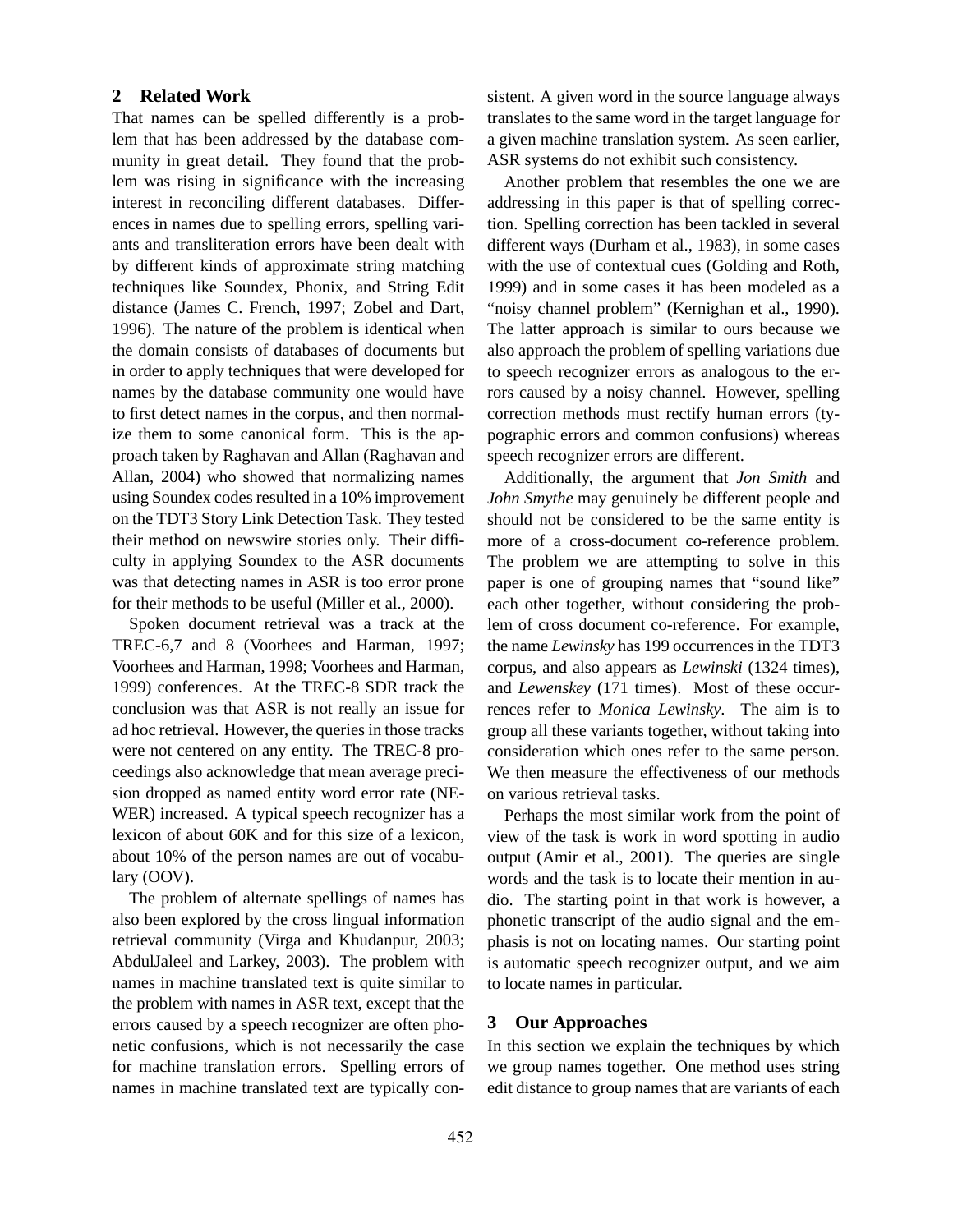other. The other techniques are some of the possible generative models suitable to this task.

An **equivalence class** is defined as a group of names such that any two names in that class are variants of each other and such that there exist no two names from different equivalence classes that are variants of each other. An equivalence class is represented as a set of names enclosed in curly braces as {*name-1 name-2 ...*}

Four of our models are trained on a parallel text of ASR and manual transcripts (or closed caption depending on availability) in order to learn a probabilistic model of ASR errors. The parallel text consists of pairs of sentences: sentences from the ASR output and the corresponding manual transcripts. This is a common technique in machine translation for which the IBM translation models are popular methods (Brown et al., 1993).

As a convention, we use uppercase letters to denote ASR output and lowercase for manual transcriptions. Given an input of parallel text of ASR and manual transcriptions, the model learns a probabilistic dictionary. The dictionary contains pairs of closed caption and ASR words and the probability that the closed caption word is generated from a given word in ASR. Thus, the model might learn a high probability for *P(CAT*|*kate)*.

#### **3.1 Overview of Methods**

We generate equivalence classes of names by clustering a list of names. The algorithm draws links between pairs of words and then clusters the words into equivalence classes such that if  $a$  and  $b$  are linked and b and c are linked then *a, b* and c are in the same equivalence class. Links between words are generated in five different ways described below.

In the first of our methods we align manual transcripts and ASR sentences using the IBM translation model (Brown et al., 1993) to obtain a probabilistic dictionary. We give details of the translation model in section 3.2. Names are grouped such that if *P(CAT*|*kate)* is high (above some threshold) then there is a link between *CAT* and *kate*. This is called the *Simple Aligned* method. Some sample pairs of words obtained by this technique are shown in figure 1.

We can also ask a human to create a list of equivalence classes of names. We describe our method

|      | african AFRICA |                   | albania ALBANIAN |
|------|----------------|-------------------|------------------|
| alex | <b>ALEC</b>    |                   | cardoso CARDOZO  |
| ann  | <b>ANNE</b>    | $chin\mathcal{Q}$ | CHIANG           |

Figure 1: Example of pairs of words obtained by Simple Aligned

of obtaining such a list in section 4. This method is called the *Supervised* method.

Given a list of equivalence classes, pairs of names that go together can easily be generated such that for each pair, both words are obtained from the same equivalence class. In this way equivalence classes of names obtained from the Simple Aligned and Supervised methods can be used to create a list of pairs of names that form parallel text to train a character level machine translation model. We would expect this model to learn a high probability for similar sounding alphabets, e.g., a high probability for  $P(C|k)$ . Depending on where the training set of pairs of names for this method comes from, we get two possible systems. These are called the *Generative Unsupervised* method and *Generative Supervised* method respectively. Note that the Generative Unsupervised method is not completely unsupervised; we still need the parallel text of ASR and manual transcripts, but we don't need a human to do the added grouping of names into equivalence classes. A character level translation model helps us generalize better to unseen words.

We also grouped together names that differ by a string edit distance of one, giving a fifth system. In particular, we use the Levenshtein distance (Levenshtein, 1966), that is the number of insertions, deletions and substitutions needed to convert one string to the other. Many methods employed by the database community build on string edit distance. The method works well but has some disadvantages. Consider a user who types in a query containing a name such that the spelling, as typed by the user, never occurs in the corpus. To employ string edit distance, one would have to compare the query name against all the words in the vocabulary of the corpus to find the most similar strings. With a generative model, only the query needs to be expanded using the translation model, thereby speeding up the search process. The string edit distance model on the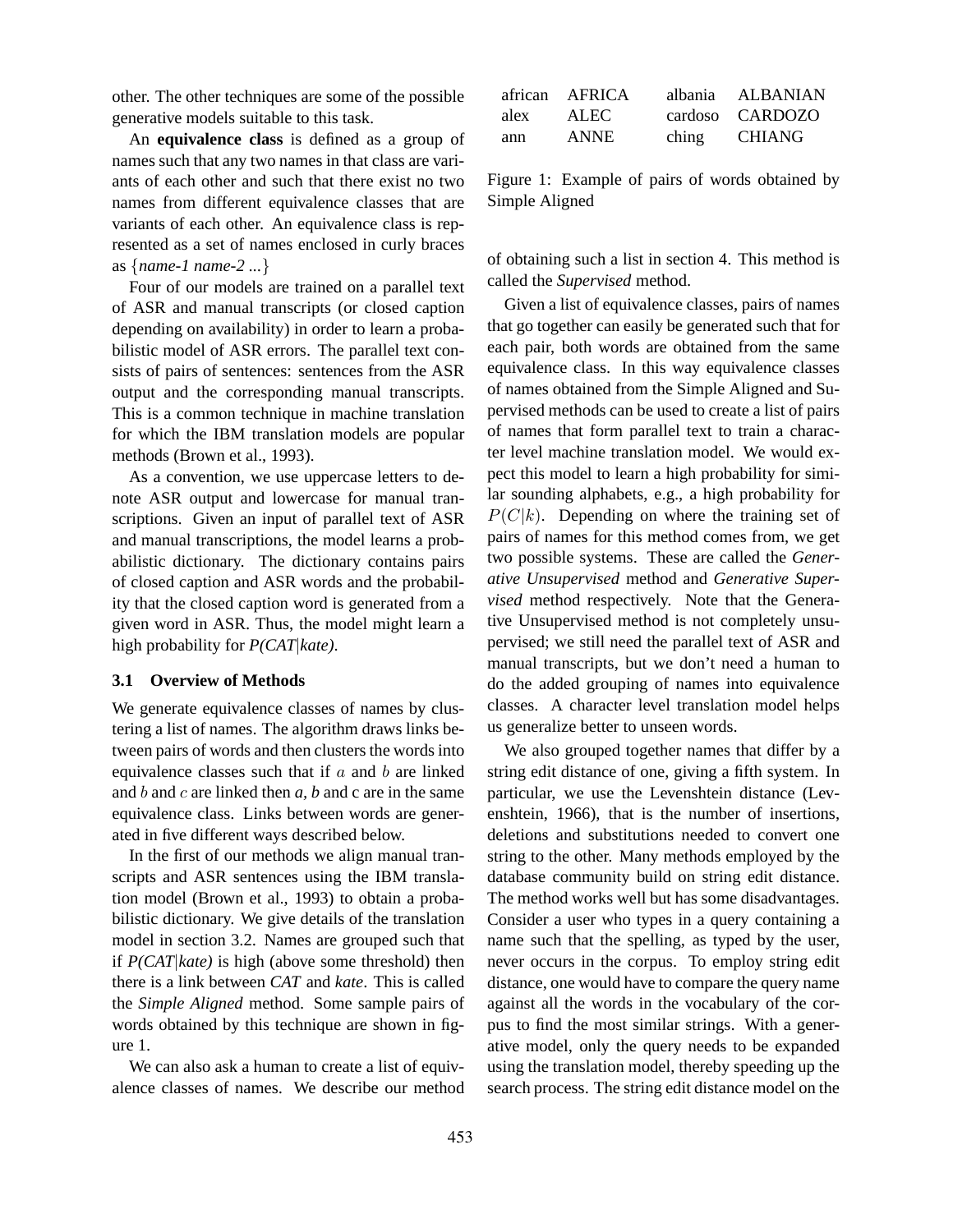other hand, is completely unsupervised and needs no training in the form of parallel text. Both methods have their advantages and disadvantages, and the use of one method over the other is situation dependent.

# **3.2 Details**

To learn alignments, translation probabilities, etc in the first method we used work that has been done in statistical machine translation (Brown et al., 1993), where the translation process is considered to be equivalent to a corruption of the source language text to the target language text due to a *noisy channel*. We can similarly consider that an ASR system corrupts the spelling of a name as a result of a noisy channel. To obtain the closed caption word  $c$ , of an ASR word a, we want to find the string for which the probability  $P(c|a)$  is highest. This is modeled as

$$
P(c|a) = \frac{P(c)P(a|c)}{P(a)}\tag{1}
$$

For a given name  $a$ , since  $P(a)$  is constant, the problem reduces to one of maximizing  $P(c)P(a|c)$ .  $P(c)$  is called the language model. We need to model  $P(a|c)$  as opposed to directly modeling  $P(c|a)$  so that our model assigns more probability to well formed English names.

Given a pair of sentences  $(c, a)$ , an alignment  $A(c, a)$  is defined as the mapping from the words in  $c$  to the words in  $a$ . If there are  $l$  closed caption words and m ASR words, there are  $2^{lm}$  alignments in  $A(c, a)$ .  $l \in A(c, a)$  can be denoted as a series  $l_1^m = l_1, l_2...l_m$  where  $l_j = i$  means that a word in position  $j$  of the ASR string is aligned with a word in position i of the closed caption string. Then  $P(a|c)$ is computed as follows:

$$
P(a|c) = \sum_{l} P(a, l|c)
$$
  
\n
$$
P(a, l|c) = P(m|c) \prod_{j}^{m} P(l_j|l_1^{j-1}, a_1^{j-1}, m, e)
$$
  
\n
$$
\times P(a_j|l_1^j, a_1^{j-1}, m, c) \tag{2}
$$

where  $a_j$  is a word in position j of the string a, and  $a_1^j$  is the series  $a_1...a_j$ . The model is generative in the following way: we first choose for each word in the closed caption string the number of ASR words that will be connected to it, then we pick the identity of those ASR words and finally we pick the actual positions that these words will occupy. There are five different IBM translation models (Brown et al., 1993). Models 3 and 4 build on the above equations, and also incorporate the notion of fertility. Fertility takes into account that a given word in closed caption may be omitted by an ASR system, or one word may result in two or more, like  $Iraq \rightarrow IROCK$  (This is a true example). The models are trained using Expectation Maximization. Further details are in the original paper (Brown et al., 1993).

The IBM models have shown good performance in machine translation, and especially so within certain families of languages, for example in translating between French and English or between Sinhalese and Tamil (Brown et al., 1993; Weerasinghe, 2004). Pairs of closed caption and ASR sentences or words (as the case may be) are akin to a pair of closely related languages.

For the Generative Unsupervised and Generative Supervised methods, we use the same models, but in this case the training set consists of pairs of words obtained from the ASR and closed caption text as opposed to sentences. In other words, the place of words in the previous case is taken by characters. Modeling fertility, etc, again fits very well in this case. For example the terminal character  $e$  is often dropped in ASR, and a single  $o$  in closed caption may result in a double o in ASR or vice versa.

### **4 Experimental Set Up**

#### **4.1 Corpora**

For experiments in this paper we used the TREC-6 and TREC-7 SDR track data (Voorhees and Harman, 1998). We also used the TDT2 and TDT3 corpora. For TREC-6 we had the ASR output provided by NIST (WER 34%). The TREC-7 corpus consists of the output of the Dragon systems speech recognizer (WER 29.5%). For the TDT sources we had the ASR output of the BBN Byblos Speech recognizer provided by the LDC. NIST provides human generated transcripts for the TREC corpora and LDC provides closed caption quality transcripts with a WER of 14.5% for the TDT corpora. There are 3943, 23282, 1819 and 2866 ASR documents in the TDT2 TDT3, TREC-6 and TREC-7 corpora respectively.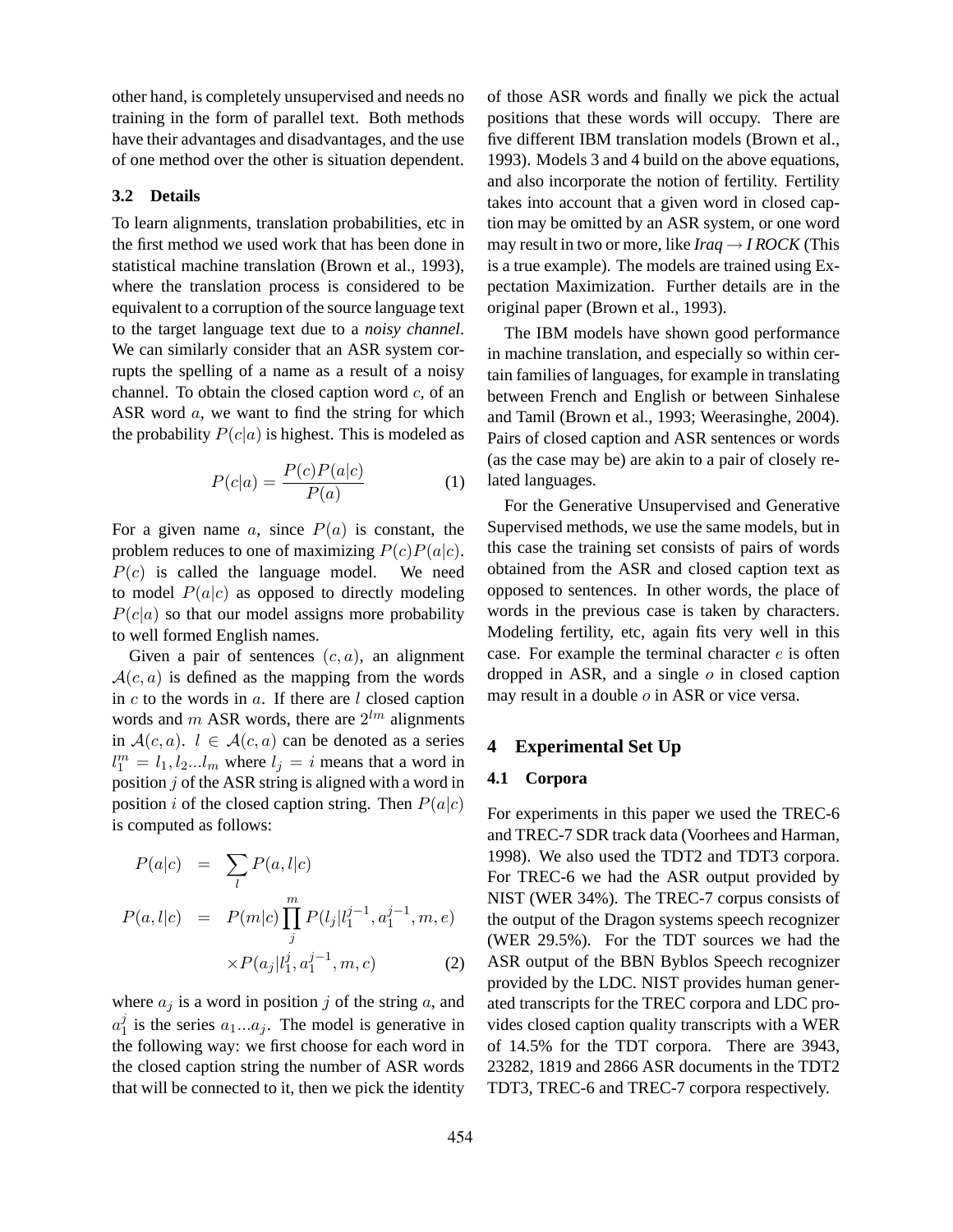#### **4.2 Intrinsic Evaluation**

The Paice evaluation (Paice, 1996) for stemming algorithms (algorithms that reduce a word to its morphological root), attempts to compare the equivalence classes generated by our methods with human judgments.

The Paice evaluation measures the performance of a stemmer based on its understemming and overstemming indices (UI and OI respectively). UI measures the total number of missed links between words and OI measures the total number of false alarm links. A perfect stemmer would have a UI and OI value of zero.

We obtained a list of names to be grouped into equivalence classes in the following way. We did not use a named entity tagger on the corpus because named entity taggers typically have very high word error rates for ASR text (Bikel et al., 1999). Instead we ran the Unix *spell* command on the corpus and used the list of rejected words as the list of names for the annotators to group into equivalence classes. These 296 OOV words are taken to correspond to the names in the corpus. We then obtained the set of ground-truth equivalence classes by a method similar to Paice.

A group of undergraduate students was hired. The list of names was provided to each student in a text editor in alphabetical order. The purpose as explained to them was to group together names that were alternate spellings of similar sounding names together. The student was instructed to go through the list systematically, and for each word to look at the previous 10 words, as well as the following 10 words to see if there were any other variants. If there was a word or a group where the current word was likely to fit in, they were asked to *cut* the word and *paste* it into the appropriate group. In this way, groups were created such that no word could belong to more than one group. The annotators were also asked to mark the words that were indeed names. Of the 296 OOV words, 292 were found to be actual names.

#### **4.3 Extrinsic evaluation**

In addition to the Paice evaluation we propose two extrinsic or task based evaluations for our methods. In the first task, given a name as a query, we aim to

| Query Equivalence class          |  |  |
|----------------------------------|--|--|
| 1: { <i>christy christie</i> }   |  |  |
| 2: {christina christine}         |  |  |
| 3: {toney toni}                  |  |  |
| 4: {michelle michel mitchell}    |  |  |
| 5: {columbia colombia colombian} |  |  |

Figure 2: Some sample query equivalence classes

find all documents that have a mention of that name or any of its variants. In order to obtain queries and relevance judgments for this task we arbitrarily chose 35 groups of names from the ground-truth set of equivalence classes. The TDT3 corpus was chosen to be the test corpus for this task. Hence we eliminated those words that had no occurrence in the TDT3 corpus from the 35 groups of names giving a total of 76 names. Each of the 76 words formed a query. For each name query we consider all documents that contain a mention of any of the names in the equivalence class of the query as relevant to that query. In this way we obtained relevance judgments for the name query task. Some sample queries are shown in figure 2. We use  $F1$  (harmonic mean of the precision and recall) as a measure of performance.

Our extrinsic evaluation is spoken document retrieval. The queries on the TREC-6 and TREC-7 corpora are standard TREC spoken document retrieval track queries. For the TDT2 corpus we use one randomly chosen document from each topic as the query. This document is like a long query with plenty of entities and plenty of contextual information. For the TDT3 corpus we use the topic descriptions as provided by the LDC as the queries. The LDC topic descriptions discuss the *events* that describe a topic and the key entities and locations involved in the event. These are representative of shorter queries, rich in entities. LDC has provided relevance judgments for both the TDT2 and TDT3 corpora. Mean average precision was used as the measure of evaluation.

### **4.4 Implementation Details**

We use GIZA++ (Och and Ney, 2003) to train the machine translation system and the ISI ReWrite Decoder (ISI, 2001) to do the actual translations. The decoder takes as input the models learned by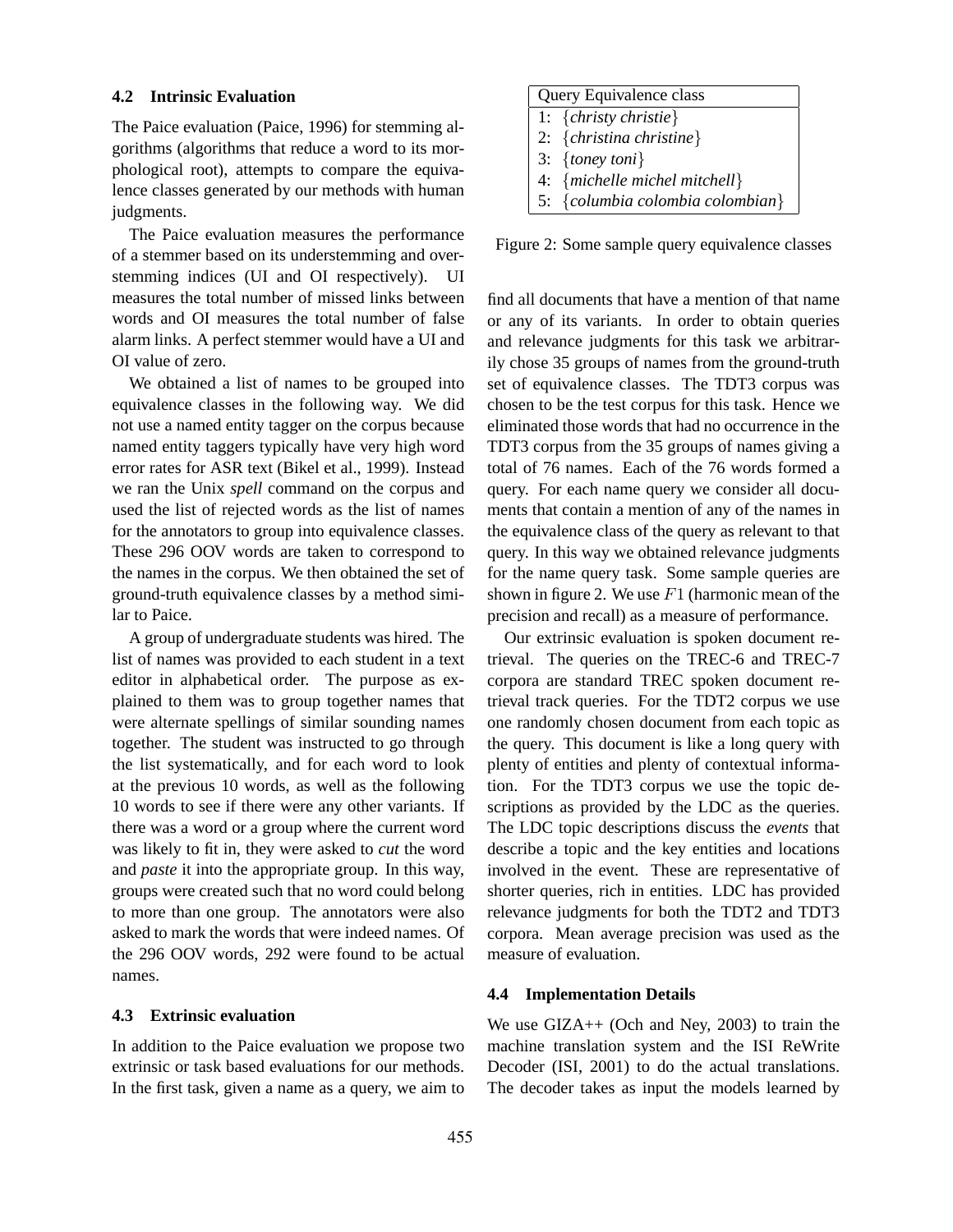GIZA++ and a sentence from the foreign language. It can output the top  $n$  translations of the input sentence. The ReWrite decoder can translate using IBM Model-3 or Model-4. We found Model 3 to have lower perplexity and hence chose it for our experiments. In order to build the language model  $P(c)$ , we used the CMU Language Modeling toolkit  $2$ . All retrieval experiments were performed using the LEMUR  $<sup>3</sup>$  toolkit, and using the traditional vector</sup> space model. In the traditional vector space model queries and documents are represented as vectors of words. Each word in the vector is weighted using a product of term frequency and inverse document frequency. The similarity between a query and a document is measured using the cosine of the angle between the query and document vectors.

The Simple Aligned and Generative Unsupervised methods require a parallel corpus of ASR and closed caption for training. For the name query task we used TDT2, TREC-6 and TREC-7 to train these methods and TDT3 as the test corpus.

The Supervised and Generative Supervised methods require a human to provide pairs of words that are variants of each other. We filtered out those words from the human generated list of equivalence classes that occurred exclusively in the test corpus and in no other corpus. This is equivalent to asking a human to group words in the training corpus. Similarly we trained the Simple Aligned and Generative Unsupervised models using ASR and closed caption text from all other sources except those in the test set.

The models were trained similarly for the SDR experiments. The models were tested on each of the four corpora in turn, and in each case they were trained on everything but the test corpus.

# **5 Results**

# **5.1 Intrinsic Experiments**

Table 1 shows how the different methods perform on the intrinsic evaluation. We also show the UI and OI values for methods that use string edit distances of 2, 3, 4 and 5. Note that the Supervised method is the ground truth for this evaluation, and hence it has a UI and OI value of zero. A string edit distance of 1 has

| Method         | UІ    | ΩĪ    |  |
|----------------|-------|-------|--|
| Simple Aligned | 0.236 | 0.004 |  |
| Supervised     | 0     | 0     |  |
| Gen Sup        | 0.393 | 0.023 |  |
| Gen Uns        | 0.351 | 0.003 |  |
| Str. Ed. (1)   | 0.229 | 0.000 |  |
| Str. Ed. (2)   | 0.083 | 0.003 |  |
| Str. Ed. (3)   | 0.039 | 0.001 |  |
| Str. Ed. (4)   | 0.031 | 0.124 |  |
| Str. Ed. (5)   | 0.023 | 0.336 |  |

Table 1: Understemming and Overstemming indices for each of the methods (lower is better)

the lowest OI value, meaning there are very few false alarms. Higher string edit distances have lower UI values, with an increase in OI. We will interpret the UI and OI values again after observing performance on the retrieval tasks, so as to interpret the impact of missed links and false alarm links for retrieval.

### **5.2 Name Query Retrieval experiments**

The results of our experiments on the name query task are given in table 2. We report both Macro and Micro averaged (averaged over the equivalence classes of the queries) F1 measures. They do not differ much since the equivalence classes have almost the same number (2-3) of names.

From table 2, all methods improve the baseline F1 score significantly (statistical significance measured using a two tailed t-test with a confidence of 95%). In general, the Simple Aligned, Generative Unsupervised and string edit distance methods are the best performing for this task. The string edit distance improves the baseline by over 60%. The Supervised method is also not as good as the other four of our methods as it does not generalize well to names that occur exclusively in the test set.

String edit distance performs very well on certain equivalence classes of names. For example, on the equivalence class {*Seigal, Segal, Siegal, Siegel*} the precision and recall are 100% each since all of the words in the equivalence class differ from each other by a string edit distance of one. In the case of the equivalence class {*Lewenskey Lewinski Lewinsky*}, the term *Lewenskey* has a string edit distance of 2 (greater than one) from the other two members,

<sup>&</sup>lt;sup>2</sup>http://mi.eng.cam.ac.uk/prc14/toolkit\_documentation.html 3 http://www.cs.cmu.edu/lemur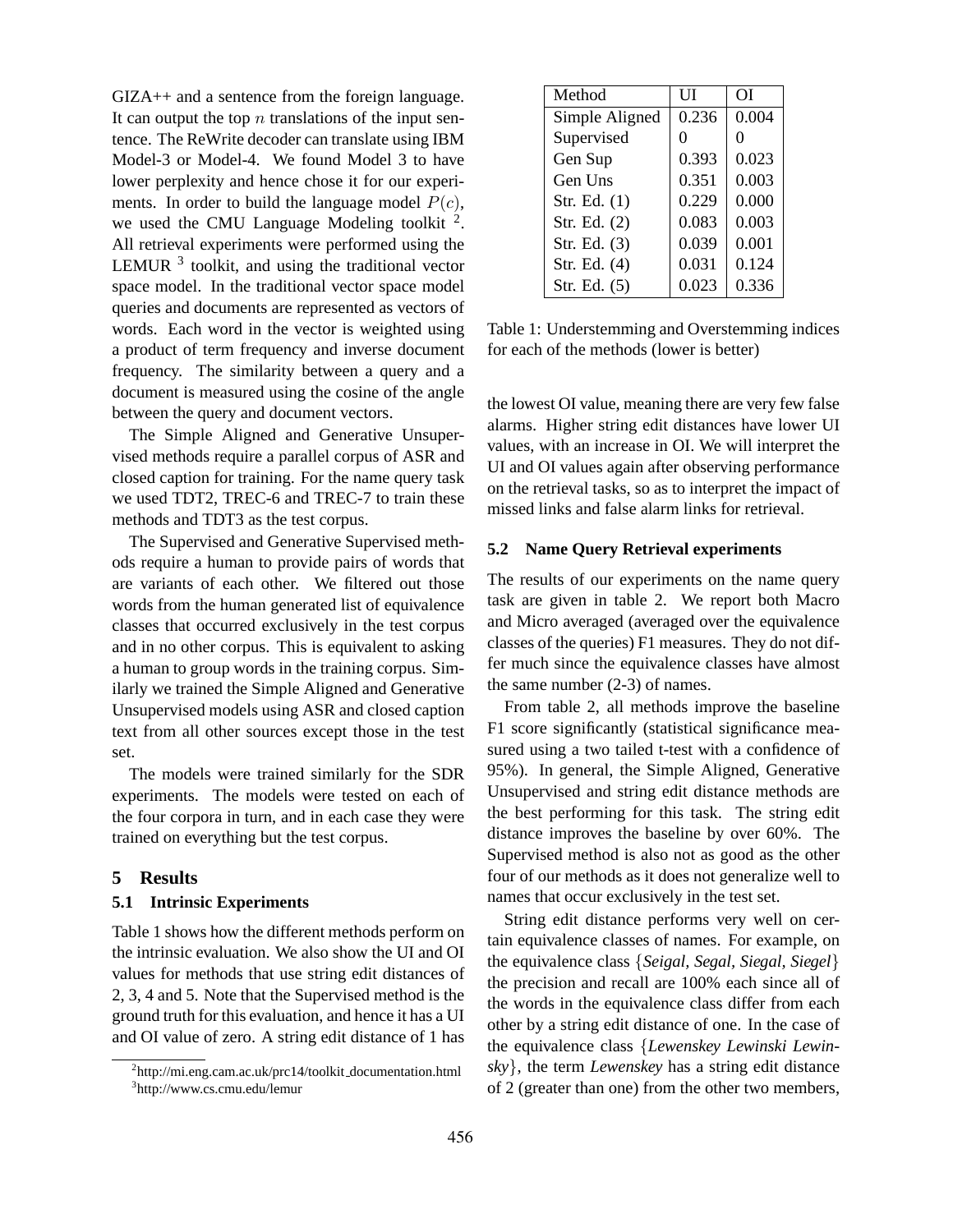| Method          | Micro avg | Micro avg | Micro | Macro avg | Macro avg | Macro |
|-----------------|-----------|-----------|-------|-----------|-----------|-------|
|                 | Recall    | Precision | F1    | Recall    | Precision | F1    |
| <b>Baseline</b> | 0.401     |           | 0.573 | 0.400     |           | 0.571 |
| Simple Aligned  | 0.632     | 0.933     | 0.754 | 0.608     | 0.925     | 0.734 |
| Sup             | 0.477     | 0.961     | 0.638 | 0.463     | 0.960     | 0.625 |
| Gen Sup         | 0.530     | 0.937     | 0.677 | 0.517     | 0.938     | 0.667 |
| Gen Uns         | 0.590     | 0.921     | 0.720 | 0.576     | 0.913     | 0.706 |
| Str. Ed         | 0.752     | 0.867     | 0.806 | 0.751     | 0.871     | 0.807 |

Table 2: Results on the Name Query Retrieval task

*Lewinsky* and *Lewinski*. The equivalence class of {*John Jon Joan*} has very low precision and recall. This is because both *John* and *Jon* differ by a string edit distance of one from so many other names in the corpus, such as *Jong*, resulting in lowered precision.

The Simple Aligned method fails on names it has not seen in the training set. However, for cases like {*Greensborough Greensboro*} the link between these two names is detected using the simple aligned method and by no other. The generative methods can detect variations in spelling due to similar sounding alphabets. For example it can detect the link between *Sydney* and *Sidney*. The generative models were also able to learn that  $c$  and  $k$  are substitutable for each other. Therefore these models could detect the links between the words in the equivalence class {*Katherine Kathryn Catherine*}.

The Simple Aligned model performs well on the extrinsic evaluations although it has a high OI value. The intrinsic evaluations use judgments by humans. The Simple Aligned method would conflate *Kofi* and *Copy* into one class if that was a genuine ASR error and the alignment was correct, but these two words would not be conflated into the same equivalence class by our annotators and would actually count as a false alarm on the intrinsic evaluations. Therefore, although the OI is high for the Simple Aligned Method, on closer examination we found that some of the false alarms were actually representative of ASR errors.

### **5.3 Spoken Document Retrieval**

We now move on to discuss results on the SDR task. For TDT3 we got statistically significant improvements (an improvement in mean average precision from 0.715 to 0.757) over the baseline using string edit distance. On the remaining corpora we got little or no improvement by our methods. We proceed to explain why this is the case for each of the corpora.

The TREC-7 corpus has only 5 queries with a mention of a name resulting in hardly any gains overall. Similar was the case for TREC-6. Again in the case of the TDT2 corpus, since we used entire documents as stories, there are enough words in the query that a few recognition errors can be tolerated and therefore traditional retrieval is good for the task. There is evidence from previous TREC tracks (Voorhees and Harman, 1999) that shorter queries result in a decrease in retrieval performance and hence we see some improvements for TDT3. Besides, the TDT3 queries were rich in names.

We wanted to check how our methods performed on outputs of different ASR systems. Spoken document retrieval on the TREC-7 data with the output of Dragon systems, which has a word error rate of 29.5%, results in an improvement of 6% using the Simple Aligned method. The NIST-B2 system with a higher WER (46.6%) has an improvement in Mean Average Precision of 6.5%. Similarly with the CUHTK (WER 35.6%) and NIST-B1 (WER 33.8%) and Sheffield (WER 24.6 %) systems we obtained improvements of 1.6%, 0.39% and 0.05% respectively using the Simple Aligned method. Thus, with increasing WER, the named entity word error rate increases significantly, and therefore the benefits of our method are more apparent in such situations.

### **6 Discussion and Conclusions**

We showed (both intrinsically and extrinsically) that string edit distance is an effective technique for locating name variants. We also developed a set of generative models and showed that they are almost